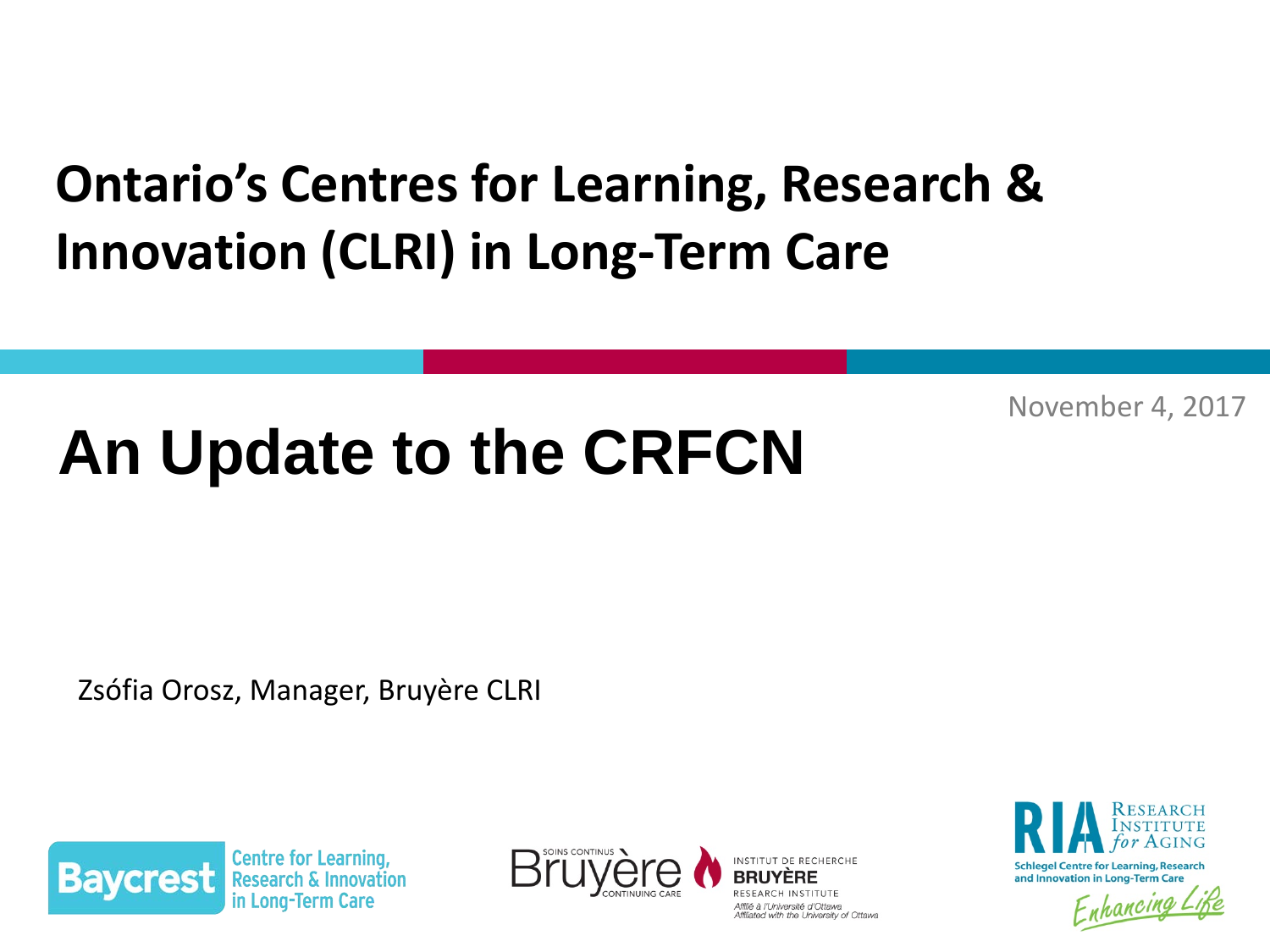## Who Are We?

Ontario's Centres for Learning, Research and Innovation in Long-Term Care are supported with funding from the Government of Ontario (2011 – 2021)

#### **Baycrest**

Centre for Learning, Research and Innovation in Long-Term Care

### **Bruyère**

Centre for Learning, Research and Innovation in Long-Term Care

## **Schlegel**

Centre for Learning, Research and Innovation in Long-Term Care

BAYCREST BRUYÈRE SCHLEGEL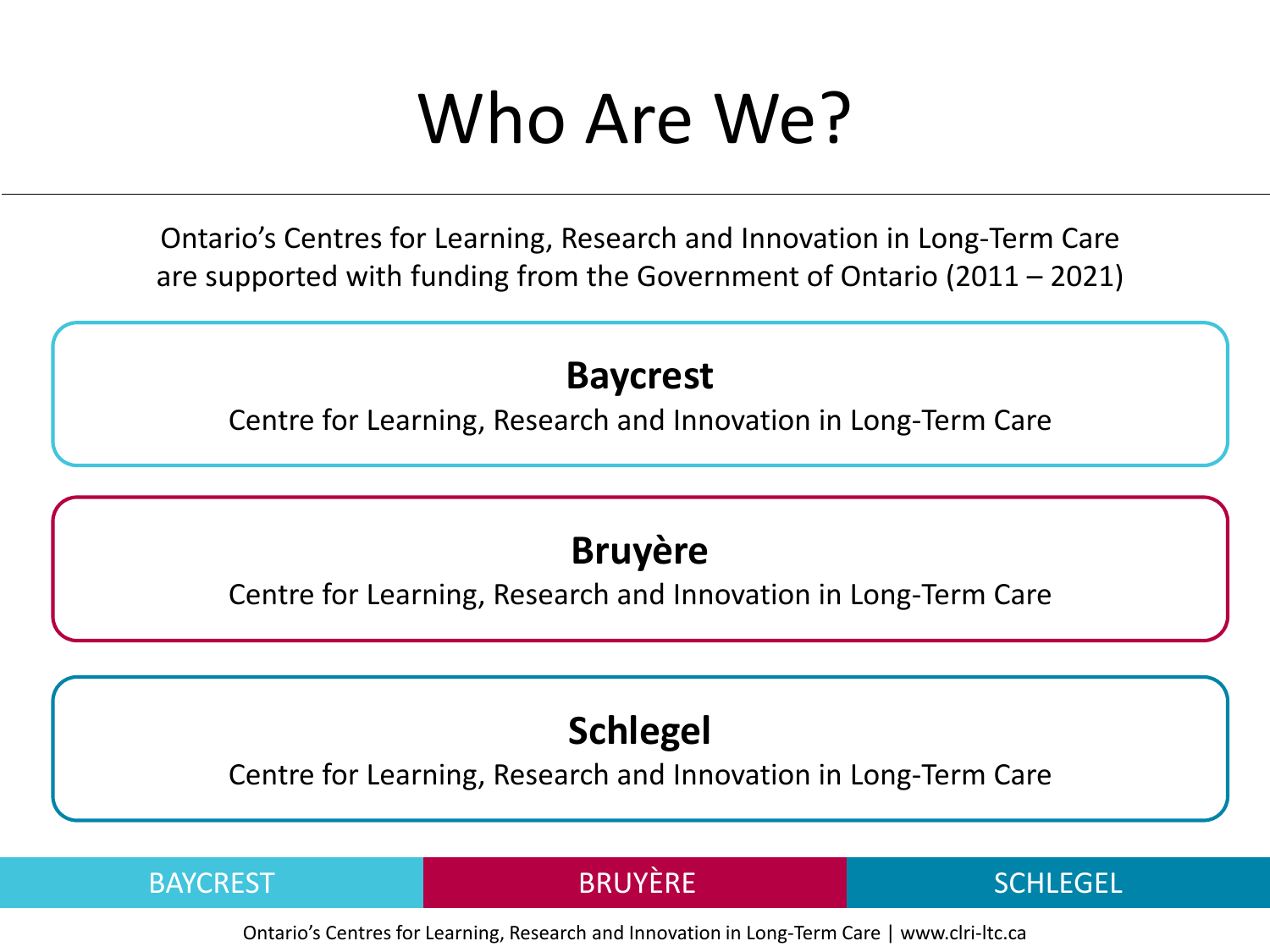## Ontario's Centres for Learning, Research & Innovation in Long-Term Care

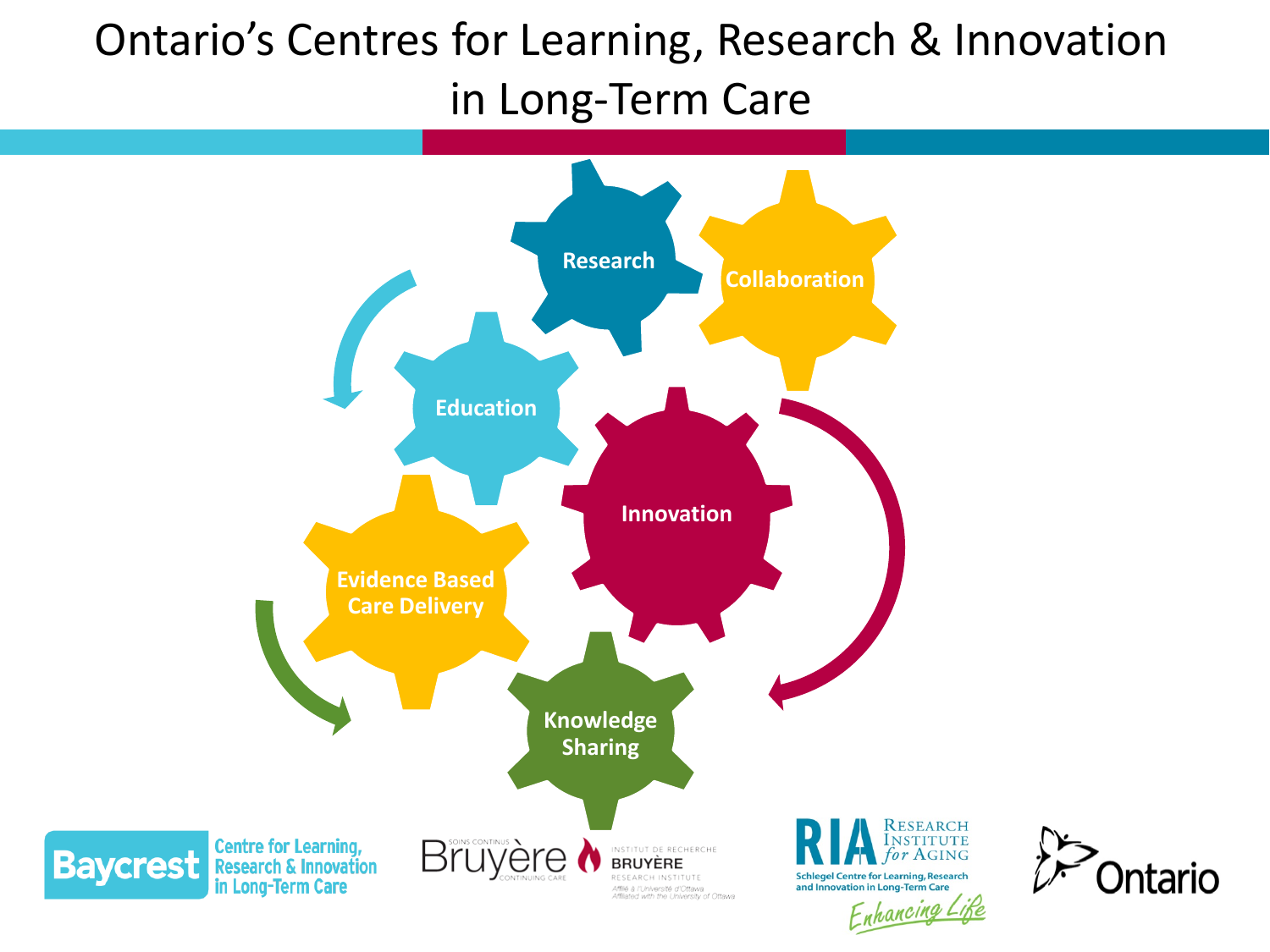## How the Ontario CLRIs function

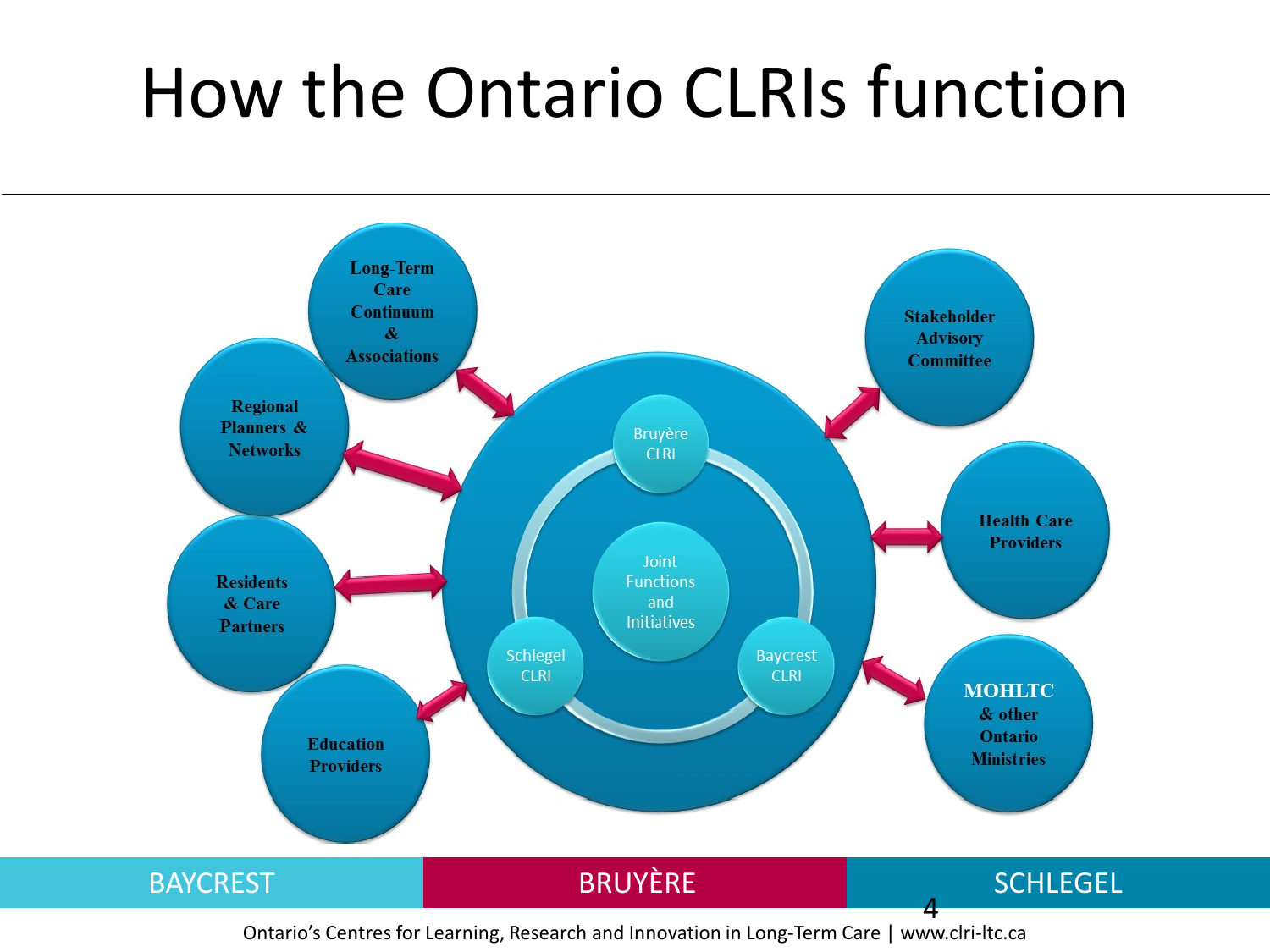## Key Bruyère CLRI Priorities this Year

- Improving Resident Safety Through Better Medication Management
	- o Deprescribing and preventing inappropriate prescribing
- ▶ Supporting Residents With Complex Needs
- Training & Capacity Building For Better Care
- ▶ Spreading Innovation (Java, falls detection app, Motiview)
- ▶ Supporting Indigenous Culture and Cultural Diversity in LTC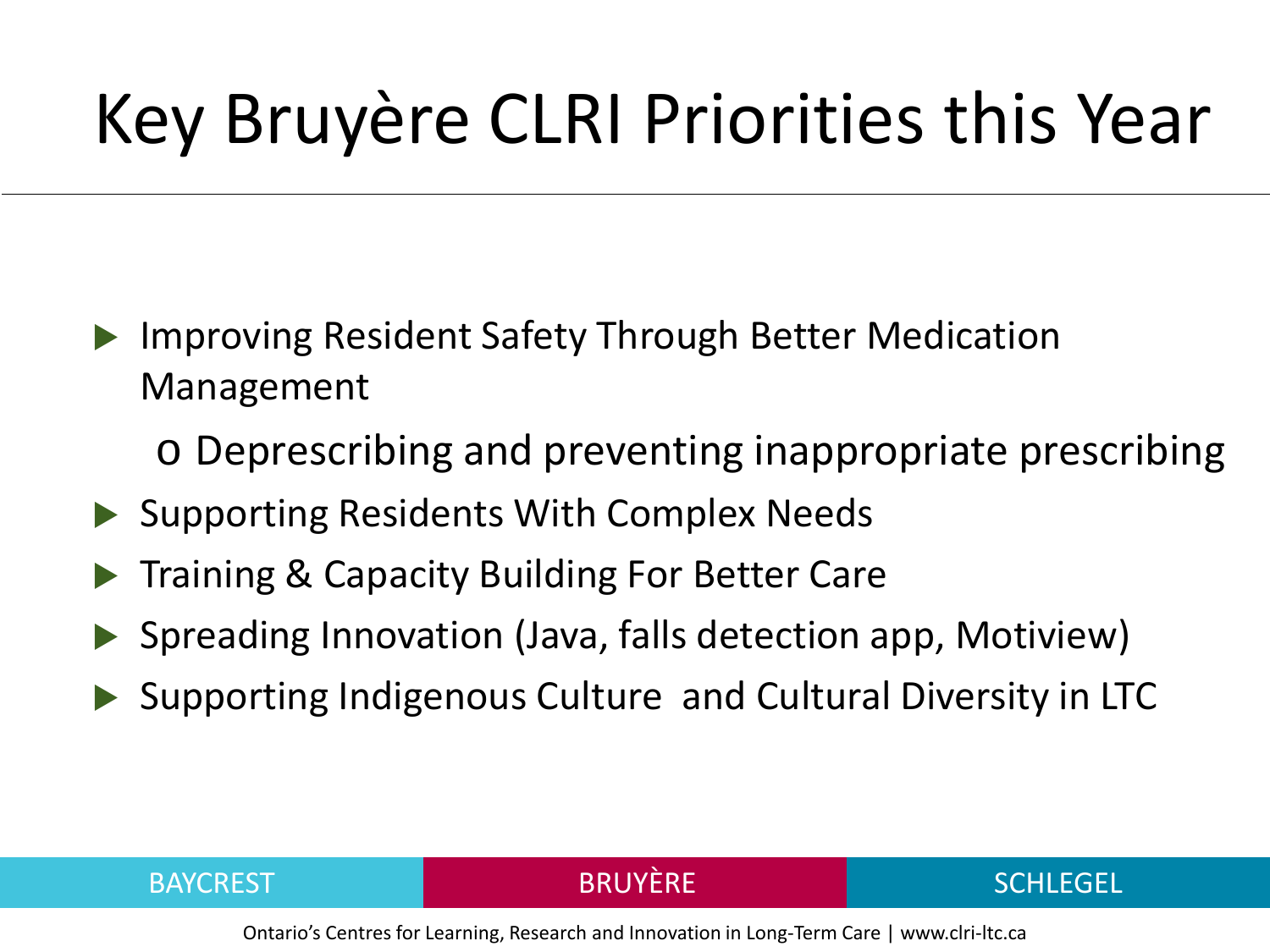# CLRI training opportunities Face-to-face workshops

#### Ottawa

- ▶ Communication at End of Life Train-the-Trainer Workshop
- Java Peer Support Group program Training Workshop
- ▶ Excellence in Resident Centred Care

### Kingston

- Java Peer Support Group program Training Workshop
- ▶ Excellence in Resident Centred Care
- ▶ LTC Educational Innovation & Networking Day
- Applied Theatre Train-the-Trainer Workshop

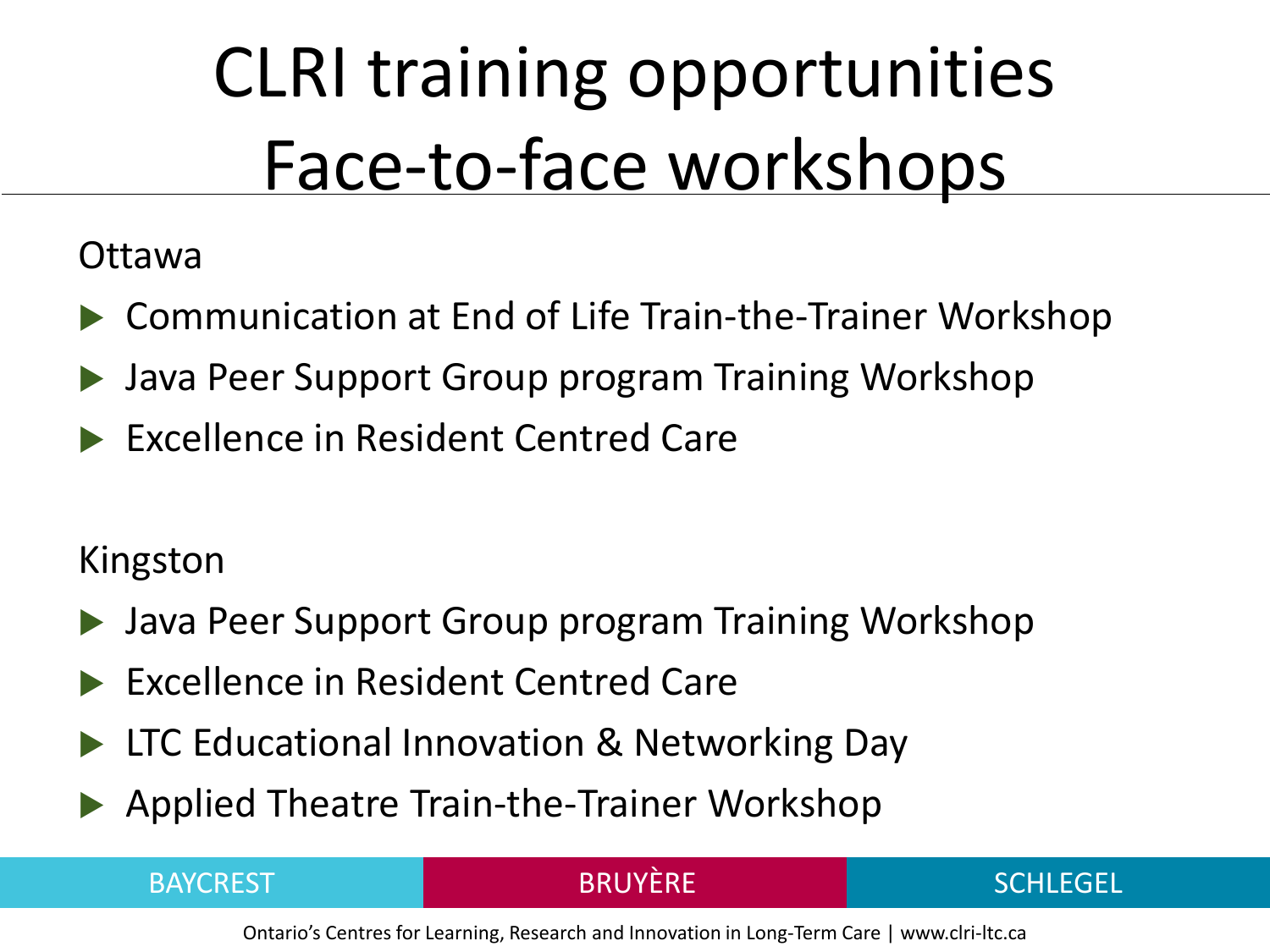# CLRI training opportunities **On line training**

### **Bruyère CLRI webinar series**

- Initial list of topics includes Java Peer Support Group programs, respite care, using an e-consult platform in LTC
- ▶ Baycest CLRI Behavioural Support Rounds via Telehealth or Webcast
- ▶ Schlegel CLRI Leadership Webinar Series
	- Coaching for Performance: Understanding the Meaning or Work (November 27, 2017)
	- Conflict Management: Turning Workplace Conflict into Opportunity (January 22, 2018)
	- Complaints: Finding the Value in this Gift (February 26, 2018)